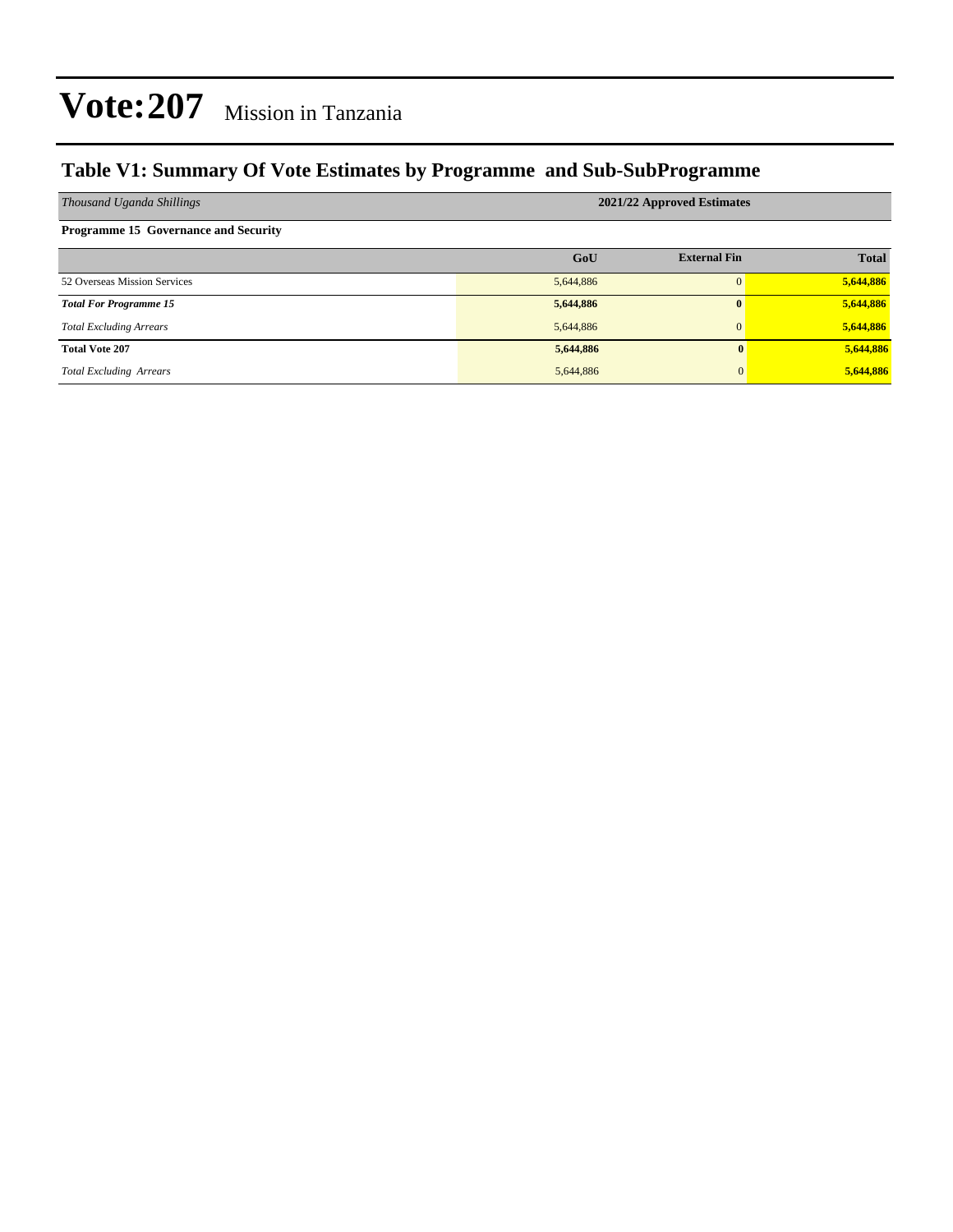### **Table V2: Summary Of Vote Estimates by Sub-SubProgramme,Department and Project**

| Thousand Uganda Shillings                                                 | 2020/21 Approved Budget<br>2021/22 Approved Estimates |                     |                  |              |             |                               |              |
|---------------------------------------------------------------------------|-------------------------------------------------------|---------------------|------------------|--------------|-------------|-------------------------------|--------------|
| <b>Sub-SubProgramme 52 Overseas Mission Services</b>                      |                                                       |                     |                  |              |             |                               |              |
| <b>Recurrent Budget Estimates</b>                                         | Wage                                                  | <b>Non-Wage</b>     | <b>AIA</b>       | <b>Total</b> | <b>Wage</b> | <b>Non-Wage</b>               | <b>Total</b> |
| 01 Headquarters Dar es Salaam                                             | 602,937                                               | 3,930,949           | $\boldsymbol{0}$ | 4,533,886    | 602,937     | 4,691,949                     | 5,294,886    |
| <b>Total Recurrent Budget Estimates for Sub-</b><br><b>SubProgramme</b>   | 602,937                                               | 3,930,949           | $\bf{0}$         | 4,533,886    | 602,937     | 4,691,949                     | 5,294,886    |
| <b>Development Budget Estimates</b>                                       | <b>GoU Dev't</b>                                      | <b>External Fin</b> | <b>AIA</b>       | <b>Total</b> |             | <b>GoU Dev't External Fin</b> | <b>Total</b> |
| 0400 Strengthening Mission in Tanzania                                    | 298,000                                               | $\mathbf{0}$        | $\mathbf{0}$     | 298,000      | $\Omega$    | $\Omega$                      | $\mathbf{0}$ |
| 1730 Retooling of Mission in Dar es saalam - Tanzania                     | $\mathbf{0}$                                          | $\mathbf{0}$        | $\mathbf{0}$     | $\bf{0}$     | 350,000     | $\mathbf{0}$                  | 350,000      |
| <b>Total Development Budget Estimates for Sub-</b><br><b>SubProgramme</b> | 298,000                                               | $\bf{0}$            | $\bf{0}$         | 298,000      | 350,000     | $\bf{0}$                      | 350,000      |
|                                                                           | GoU                                                   | <b>External Fin</b> | <b>AIA</b>       | <b>Total</b> | GoU         | <b>External Fin</b>           | <b>Total</b> |
| <b>Total For Sub-SubProgramme 52</b>                                      | 4,831,886                                             | $\bf{0}$            | $\bf{0}$         | 4,831,886    | 5,644,886   | $\bf{0}$                      | 5,644,886    |
| <b>Total Excluding Arrears</b>                                            | 4,831,886                                             | $\mathbf{0}$        | $\mathbf{0}$     | 4,831,886    | 5,644,886   | $\overline{0}$                | 5,644,886    |
| <b>Total Vote 207</b>                                                     | 4,831,886                                             | $\bf{0}$            | $\bf{0}$         | 4,831,886    | 5,644,886   | $\bf{0}$                      | 5,644,886    |
| <b>Total Excluding Arrears</b>                                            | 4,831,886                                             | $\mathbf{0}$        | $\overline{0}$   | 4,831,886    | 5,644,886   | $\overline{0}$                | 5,644,886    |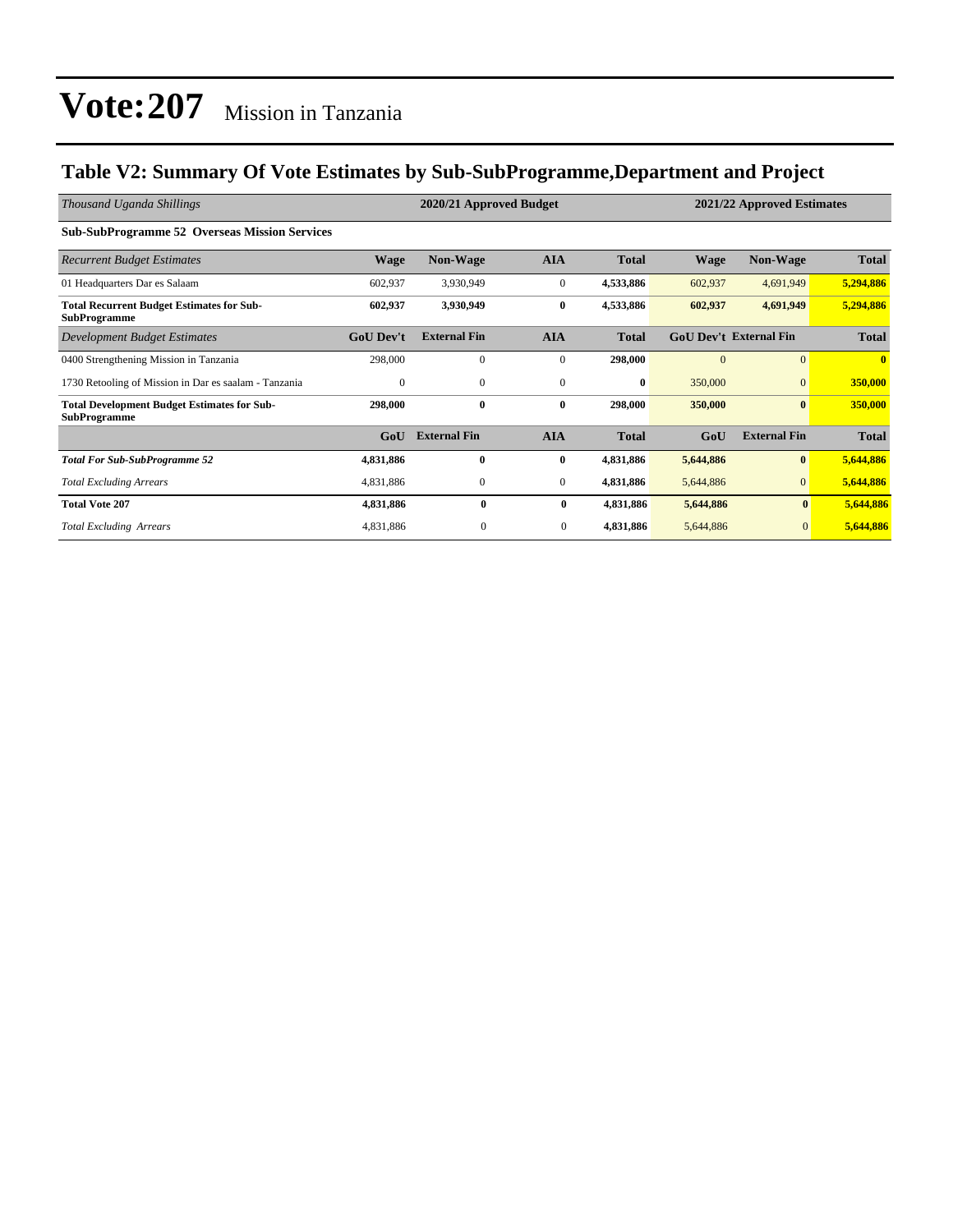### **Table V3: Summary Vote Estimates by Item**

| Thousand Uganda Shillings                                   |                  | 2020/21 Approved Budget |                  |                  |           | 2021/22 Approved Estimates |              |  |  |
|-------------------------------------------------------------|------------------|-------------------------|------------------|------------------|-----------|----------------------------|--------------|--|--|
|                                                             | GoU              | <b>External Fin</b>     | AIA              | <b>Total</b>     | GoU       | <b>External Fin</b>        | <b>Total</b> |  |  |
| <b>Employees, Goods and Services (Outputs Provided)</b>     | 4,533,886        | $\bf{0}$                | $\bf{0}$         | 4,533,886        | 5,294,886 | $\bf{0}$                   | 5,294,886    |  |  |
| 211103 Allowances (Inc. Casuals, Temporary)                 | 1,463,900        | $\bf{0}$                | $\bf{0}$         | 1,463,900        | 1,615,341 | $\bf{0}$                   | 1,615,341    |  |  |
| 211105 Missions staff salaries                              | 602,937          | $\bf{0}$                | $\bf{0}$         | 602,937          | 602,937   | $\bf{0}$                   | 602,937      |  |  |
| 212201 Social Security Contributions                        | 45,000           | $\bf{0}$                | $\bf{0}$         | 45,000           | 45,000    | $\bf{0}$                   | 45,000       |  |  |
| 213001 Medical expenses (To employees)                      | 110,000          | 0                       | $\bf{0}$         | 110,000          | 193,500   | $\bf{0}$                   | 193,500      |  |  |
| 221002 Workshops and Seminars                               | 35,000           | $\bf{0}$                | $\bf{0}$         | 35,000           | 93,750    | $\bf{0}$                   | 93,750       |  |  |
| 221007 Books, Periodicals & Newspapers                      | 5,250            | 0                       | $\bf{0}$         | 5,250            | 12,600    | $\bf{0}$                   | 12,600       |  |  |
| 221008 Computer supplies and Information Technology<br>(TT) | 21,000           | $\bf{0}$                | $\bf{0}$         | 21,000           | 21,000    | $\bf{0}$                   | 21,000       |  |  |
| 221009 Welfare and Entertainment                            | 233,375          | 0                       | $\bf{0}$         | 233,375          | 233,438   | $\bf{0}$                   | 233,438      |  |  |
| 221011 Printing, Stationery, Photocopying and Binding       | 24,000           | $\bf{0}$                | $\bf{0}$         | 24,000           | 24,000    | $\bf{0}$                   | 24,000       |  |  |
| 221012 Small Office Equipment                               | 16,000           | 0                       | $\bf{0}$         | 16,000           | 16,000    | $\bf{0}$                   | 16,000       |  |  |
| 221014 Bank Charges and other Bank related costs            | 20,000           | $\bf{0}$                | $\bf{0}$         | 20,000           | 22,500    | $\bf{0}$                   | 22,500       |  |  |
| 222001 Telecommunications                                   | 121,500          | $\bf{0}$                | $\bf{0}$         | 121,500          | 148,500   | $\bf{0}$                   | 148,500      |  |  |
| 222002 Postage and Courier                                  | 15,000           | 0                       | $\bf{0}$         | 15,000           | 18,000    | $\bf{0}$                   | 18,000       |  |  |
| 223001 Property Expenses                                    | 5,000            | $\bf{0}$                | $\bf{0}$         | 5,000            | 15,000    | $\bf{0}$                   | 15,000       |  |  |
| 223003 Rent – (Produced Assets) to private entities         | 800,820          | 0                       | $\bf{0}$         | 800,820          | 1,039,500 | $\bf{0}$                   | 1,039,500    |  |  |
| 223004 Guard and Security services                          | 165,000          | $\bf{0}$                | $\bf{0}$         | 165,000          | 172,500   | $\bf{0}$                   | 172,500      |  |  |
| 223005 Electricity                                          | 72,750           | $\bf{0}$                | $\bf{0}$         | 72,750           | 81,750    | $\bf{0}$                   | 81,750       |  |  |
| 223006 Water                                                | 20,938           | 0                       | $\bf{0}$         | 20,938           | 25,500    | $\bf{0}$                   | 25,500       |  |  |
| 226001 Insurances                                           | 50,846           | $\bf{0}$                | $\bf{0}$         | 50,846           | 60,971    | $\bf{0}$                   | 60,971       |  |  |
| 227001 Travel inland                                        | 180,000          | 0                       | $\bf{0}$         | 180,000          | 250,000   | $\bf{0}$                   | 250,000      |  |  |
| 227002 Travel abroad                                        | 260,000          | $\bf{0}$                | $\bf{0}$         | 260,000          | 250,000   | $\bf{0}$                   | 250,000      |  |  |
| 227003 Carriage, Haulage, Freight and transport hire        | 32,250           | $\bf{0}$                | $\bf{0}$         | 32,250           | 32,250    | $\bf{0}$                   | 32,250       |  |  |
| 227004 Fuel, Lubricants and Oils                            | 83,000           | 0                       | $\bf{0}$         | 83,000           | 83,250    | $\bf{0}$                   | 83,250       |  |  |
| 228002 Maintenance - Vehicles                               | 45,750           | $\bf{0}$                | $\bf{0}$         | 45,750           | 60,000    | $\bf{0}$                   | 60,000       |  |  |
| 228003 Maintenance – Machinery, Equipment &<br>Furniture    | 48,770           | $\bf{0}$                | $\bf{0}$         | 48,770           | 90,000    | $\bf{0}$                   | 90,000       |  |  |
| 228004 Maintenance – Other                                  | 55,800           | $\bf{0}$                | $\bf{0}$         | 55,800           | 87,600    | $\bf{0}$                   | 87,600       |  |  |
| <b>Investment</b> (Capital Purchases)                       | 298,000          | $\bf{0}$                | $\bf{0}$         | 298,000          | 350,000   | $\bf{0}$                   | 350,000      |  |  |
| 312101 Non-Residential Buildings                            | 218,000          | 0                       | $\bf{0}$         | 218,000          | $\bf{0}$  | $\bf{0}$                   | $\bf{0}$     |  |  |
| 312201 Transport Equipment                                  | 0                | $\bf{0}$                | $\bf{0}$         | $\boldsymbol{0}$ | 300,000   | $\bf{0}$                   | 300,000      |  |  |
| 312202 Machinery and Equipment                              | 80,000           | $\bf{0}$                | $\bf{0}$         | 80,000           | $\bf{0}$  | $\bf{0}$                   | $\bf{0}$     |  |  |
| 312203 Furniture & Fixtures                                 | $\boldsymbol{0}$ | $\bf{0}$                | $\bf{0}$         | $\boldsymbol{0}$ | 50,000    | $\bf{0}$                   | 50,000       |  |  |
| <b>Grand Total Vote 207</b>                                 | 4,831,886        | $\pmb{0}$               | $\bf{0}$         | 4,831,886        | 5,644,886 | $\bf{0}$                   | 5,644,886    |  |  |
| <b>Total Excluding Arrears</b>                              | 4,831,886        | $\boldsymbol{0}$        | $\boldsymbol{0}$ | 4,831,886        | 5,644,886 | $\mathbf{0}$               | 5,644,886    |  |  |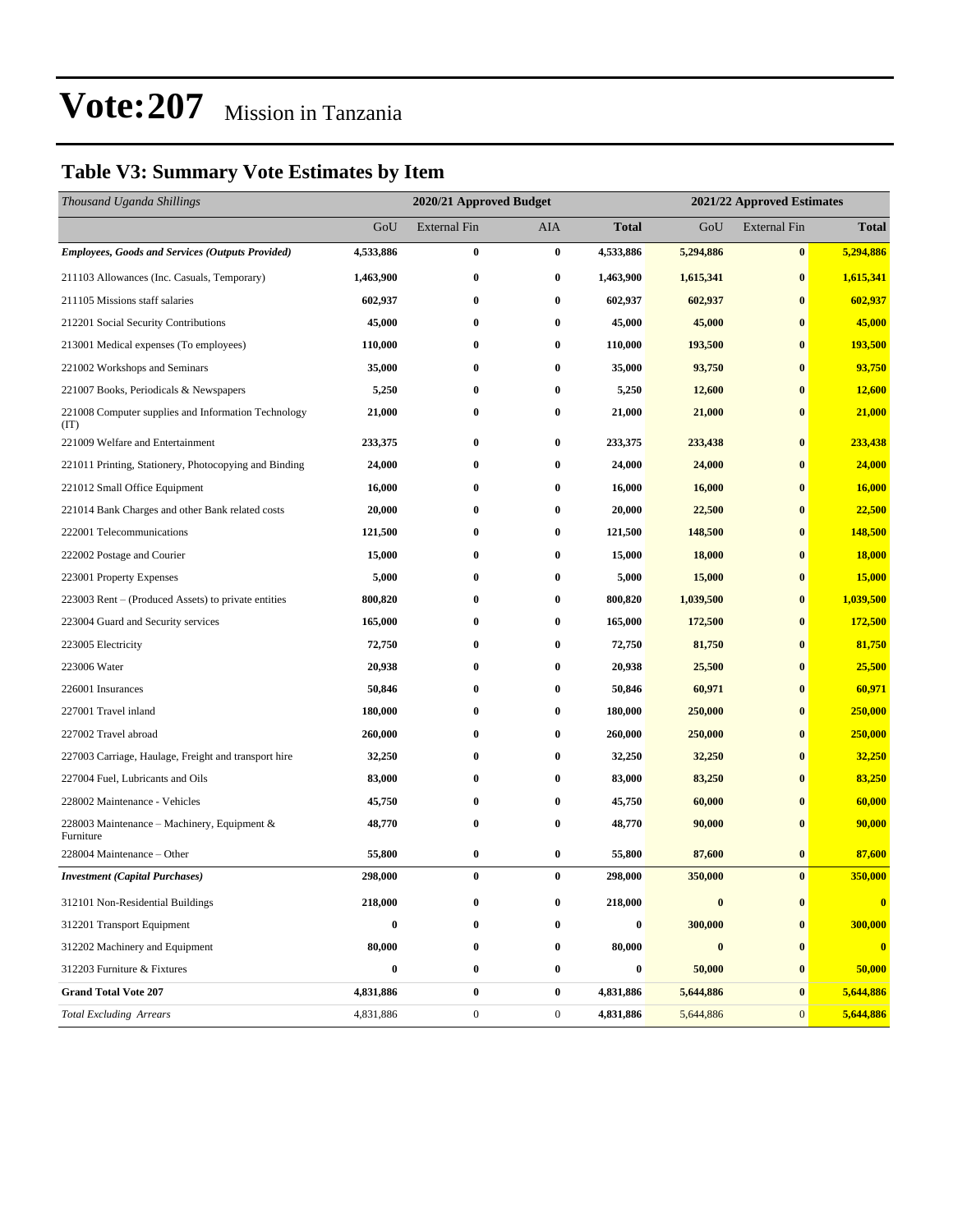### **Table V4: Detailed Estimates by Sub-SubProgramme, Department,Project and Budget Output and Item**

#### *Sub-SubProgrammme 52 Overseas Mission Services*

*Recurrent Budget Estimates*

#### **Department 01 Headquarters Dar es Salaam**

| Thousand Uganda Shillings                                |                  | 2020/21 Approved Budget |                  | 2021/22 Approved Estimates |                       |              |                |
|----------------------------------------------------------|------------------|-------------------------|------------------|----------------------------|-----------------------|--------------|----------------|
| <b>Outputs Provided</b>                                  | Wage             | Non Wage                | AIA              | <b>Total</b>               | Wage                  | Non Wage     | <b>Total</b>   |
| <b>Budget Output 165201 Cooperation frameworks</b>       |                  |                         |                  |                            |                       |              |                |
| 211103 Allowances (Inc. Casuals, Temporary)              | $\boldsymbol{0}$ | 817,195                 | $\overline{0}$   | 817,195                    | $\mathbf{0}$          | 809,811      | 809,811        |
| 211105 Missions staff salaries                           | 602,937          | $\boldsymbol{0}$        | $\overline{0}$   | 602,937                    | 602,937               | $\mathbf{0}$ | 602,937        |
| 212201 Social Security Contributions                     | $\boldsymbol{0}$ | 45,000                  | $\mathbf{0}$     | 45,000                     | $\mathbf{0}$          | 45,000       | 45,000         |
| 213001 Medical expenses (To employees)                   | $\boldsymbol{0}$ | 81,875                  | $\mathbf{0}$     | 81,875                     | $\mathbf{0}$          | 100,000      | <b>100,000</b> |
| 221002 Workshops and Seminars                            | $\boldsymbol{0}$ | 35,000                  | $\mathbf{0}$     | 35,000                     | $\mathbf{0}$          | 93,750       | 93,750         |
| 221007 Books, Periodicals & Newspapers                   | $\boldsymbol{0}$ | 5,250                   | $\overline{0}$   | 5,250                      | $\mathbf{0}$          | 12,600       | 12,600         |
| 221008 Computer supplies and Information Technology (IT) | $\boldsymbol{0}$ | 21,000                  | $\overline{0}$   | 21,000                     | $\mathbf{0}$          | 21,000       | 21,000         |
| 221009 Welfare and Entertainment                         | $\boldsymbol{0}$ | 233,375                 | $\mathbf{0}$     | 233,375                    | $\mathbf{0}$          | 233,438      | 233,438        |
| 221011 Printing, Stationery, Photocopying and Binding    | $\boldsymbol{0}$ | 24,000                  | $\mathbf{0}$     | 24,000                     | $\mathbf{0}$          | 24,000       | 24,000         |
| 221012 Small Office Equipment                            | $\boldsymbol{0}$ | 16,000                  | $\mathbf{0}$     | 16,000                     | $\mathbf{0}$          | 16,000       | 16,000         |
| 221014 Bank Charges and other Bank related costs         | $\boldsymbol{0}$ | 20,000                  | $\overline{0}$   | 20,000                     | $\mathbf{0}$          | 22,500       | 22,500         |
| 222001 Telecommunications                                | $\boldsymbol{0}$ | 121,500                 | $\mathbf{0}$     | 121,500                    | $\mathbf{0}$          | 148,500      | 148,500        |
| 222002 Postage and Courier                               | $\boldsymbol{0}$ | 15,000                  | $\mathbf{0}$     | 15,000                     | $\mathbf{0}$          | 18,000       | 18,000         |
| 223001 Property Expenses                                 | $\boldsymbol{0}$ | 5,000                   | $\overline{0}$   | 5,000                      | $\mathbf{0}$          | 15,000       | <b>15,000</b>  |
| 223003 Rent – (Produced Assets) to private entities      | $\boldsymbol{0}$ | 500,000                 | $\mathbf{0}$     | 500,000                    | $\mathbf{0}$          | 750,000      | 750,000        |
| 223004 Guard and Security services                       | $\boldsymbol{0}$ | 165,000                 | $\overline{0}$   | 165,000                    | $\mathbf{0}$          | 172,500      | 172,500        |
| 223005 Electricity                                       | $\boldsymbol{0}$ | 72,750                  | $\mathbf{0}$     | 72,750                     | $\mathbf{0}$          | 81,750       | 81,750         |
| 223006 Water                                             | $\boldsymbol{0}$ | 20,938                  | $\mathbf{0}$     | 20,938                     | $\mathbf{0}$          | 25,500       | 25,500         |
| 226001 Insurances                                        | $\boldsymbol{0}$ | 50,846                  | $\boldsymbol{0}$ | 50,846                     | $\mathbf{0}$          | 60,971       | 60,971         |
| 227001 Travel inland                                     | $\boldsymbol{0}$ | 180,000                 | $\mathbf{0}$     | 180,000                    | $\mathbf{0}$          | 150,000      | 150,000        |
| 227002 Travel abroad                                     | $\boldsymbol{0}$ | 160,000                 | $\overline{0}$   | 160,000                    | $\mathbf{0}$          | 150,000      | 150,000        |
| 227003 Carriage, Haulage, Freight and transport hire     | $\boldsymbol{0}$ | 32,250                  | $\overline{0}$   | 32,250                     | $\mathbf{0}$          | 32,250       | 32,250         |
| 227004 Fuel, Lubricants and Oils                         | $\boldsymbol{0}$ | 83,000                  | $\mathbf{0}$     | 83,000                     | $\mathbf{0}$          | 83,250       | 83,250         |
| 228002 Maintenance - Vehicles                            | $\boldsymbol{0}$ | 32,870                  | $\boldsymbol{0}$ | 32,870                     | $\mathbf{0}$          | 60,000       | 60,000         |
| 228003 Maintenance – Machinery, Equipment & Furniture    | $\boldsymbol{0}$ | 48,770                  | $\boldsymbol{0}$ | 48,770                     | $\mathbf{0}$          | 90,000       | 90,000         |
| 228004 Maintenance - Other                               | $\boldsymbol{0}$ | 55,800                  | $\mathbf{0}$     | 55,800                     | $\boldsymbol{0}$      | 87,600       | 87,600         |
| <b>Total Cost of Budget Output 01</b>                    | 602,937          | 2,842,420               | 0                | 3,445,357                  | 602,937               | 3,303,420    | 3,906,357      |
| <b>Budget Output 165202 Consulars services</b>           |                  |                         |                  |                            |                       |              |                |
| 211103 Allowances (Inc. Casuals, Temporary)              | $\mathbf{0}$     | 232,248                 | $\boldsymbol{0}$ | 232,248                    | $\mathbf{0}$          | 391,072      | 391,072        |
| 213001 Medical expenses (To employees)                   | $\mathbf{0}$     | 28,125                  | $\boldsymbol{0}$ | 28,125                     | $\mathbf{0}$          | 93,500       | 93,500         |
| 223003 Rent – (Produced Assets) to private entities      | $\mathbf{0}$     | 300,820                 | $\overline{0}$   | 300,820                    | $\mathbf{0}$          | 289,500      | 289,500        |
| 227001 Travel inland                                     | $\boldsymbol{0}$ | $\boldsymbol{0}$        | $\boldsymbol{0}$ | $\bf{0}$                   | $\mathbf{0}$          | 100,000      | 100,000        |
| 227002 Travel abroad                                     | $\boldsymbol{0}$ | 100,000                 | $\boldsymbol{0}$ | 100,000                    | $\mathbf{0}$          | 100,000      | 100,000        |
| 228002 Maintenance - Vehicles                            | $\boldsymbol{0}$ | 12,880                  | $\boldsymbol{0}$ | 12,880                     | $\mathbf{0}$          | $\mathbf{0}$ | $\bf{0}$       |
| <b>Total Cost of Budget Output 02</b>                    | $\pmb{\theta}$   | 674,072                 | 0                | 674,072                    | $\boldsymbol{\theta}$ | 974,072      | 974,072        |